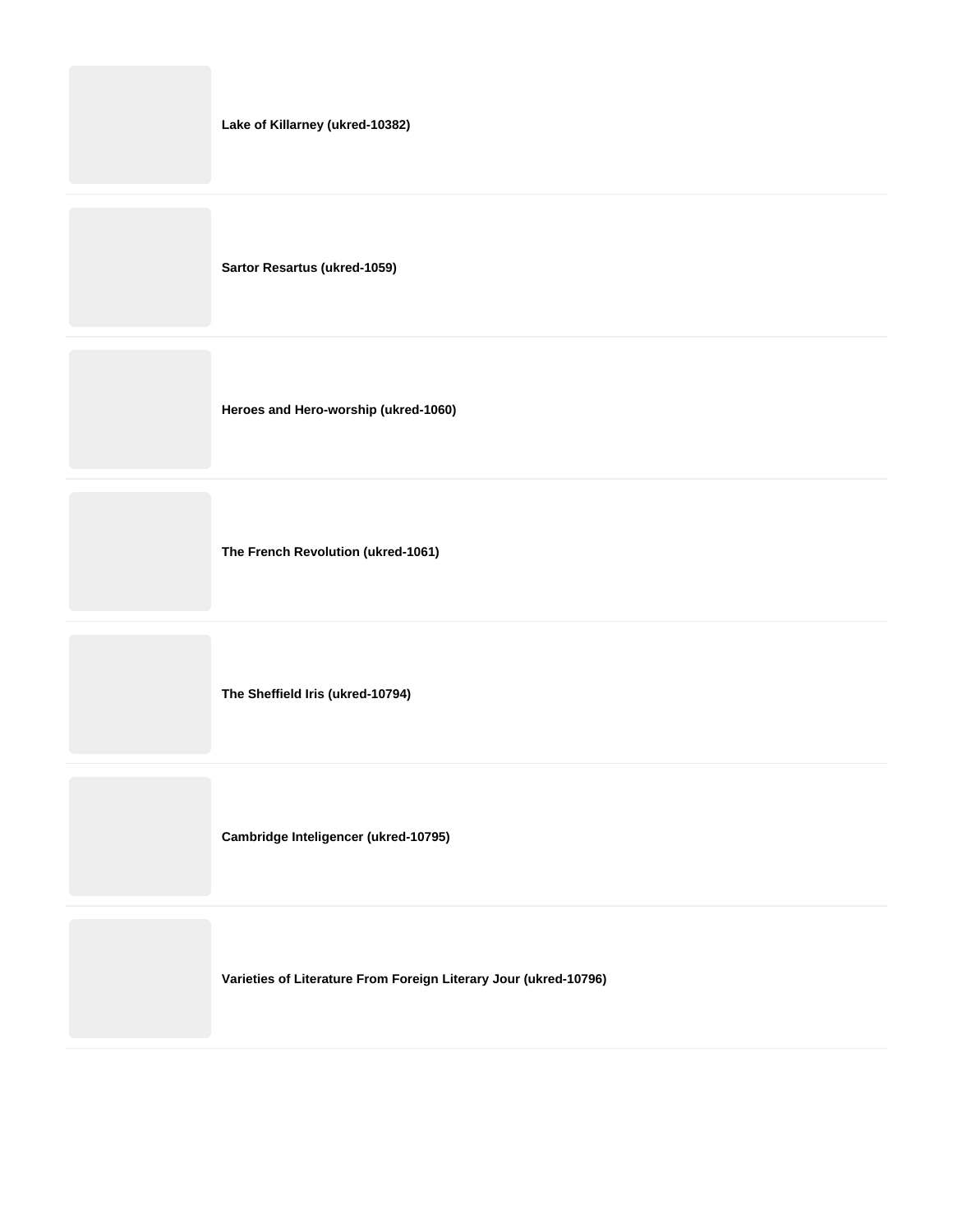| The Minstrel; or Anecdotes of Distinguished Persons in ye fifteenth century<br>(ukred-10800) |
|----------------------------------------------------------------------------------------------|
| The Adventures of King Richard Couer de Lion (ukred-10801)                                   |
| Memoirs of the First Forty Five Years of the Life (ukred-10802)                              |
| Account of London (ukred-10803)                                                              |
| Account of London (ukred-10804)                                                              |
| Trifles (ukred-10805)                                                                        |

**The Environs of London, Being an Historical Account (ukred-10806)**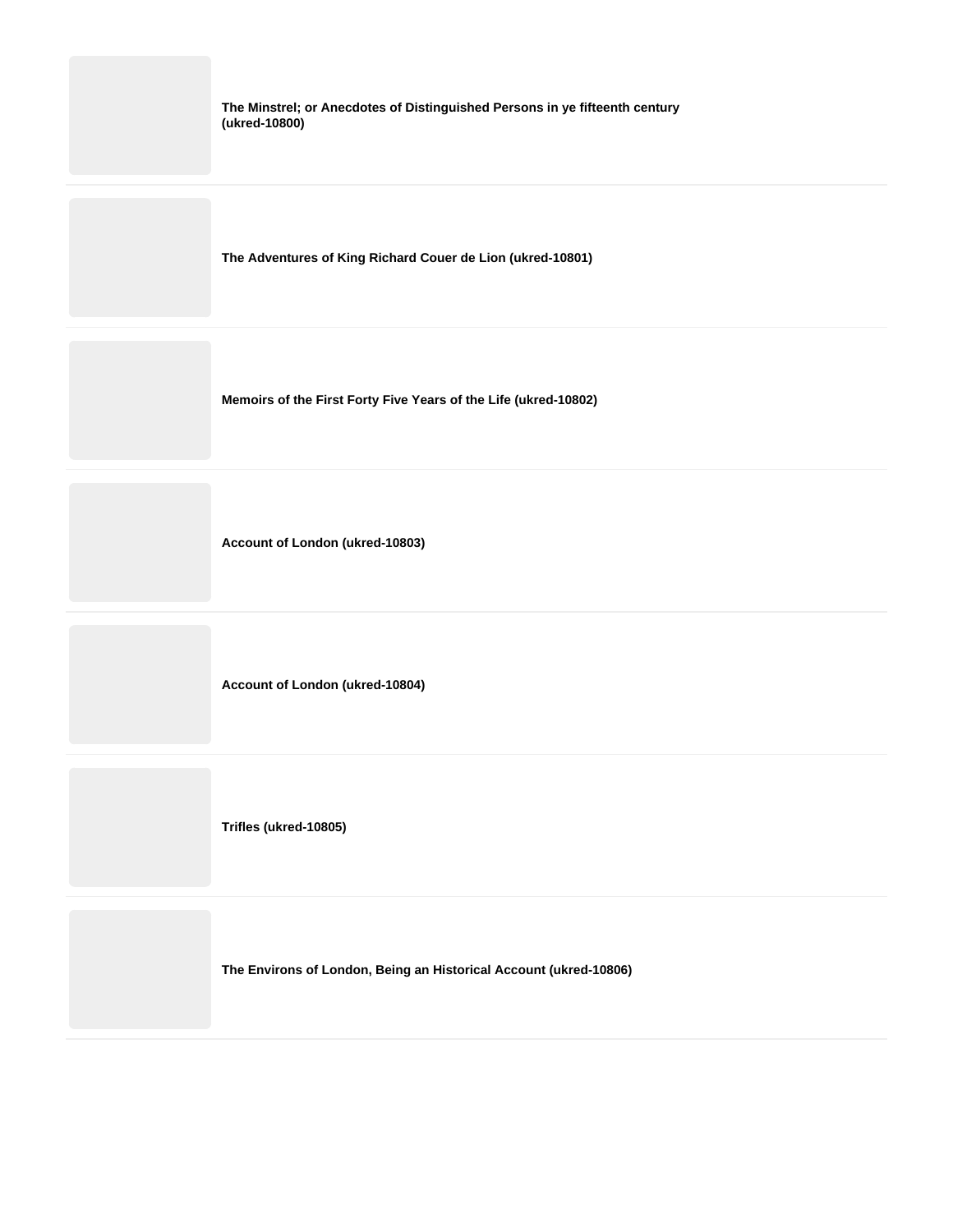| The Antiquarian Repertory [Vol II of 4 vols] (ukred-11011) |  |  |  |  |
|------------------------------------------------------------|--|--|--|--|
|------------------------------------------------------------|--|--|--|--|

**Les Miserables (ukred-11361)**

**Nicholas Nickleby (ukred-11385)**

**Clarissa, or The History of a Young Lady (ukred-1216)**

**Sir Charles Grandison (ukred-12607)**

**Sir Charles Grandison (ukred-12608)**

**The History of America (ukred-12609)**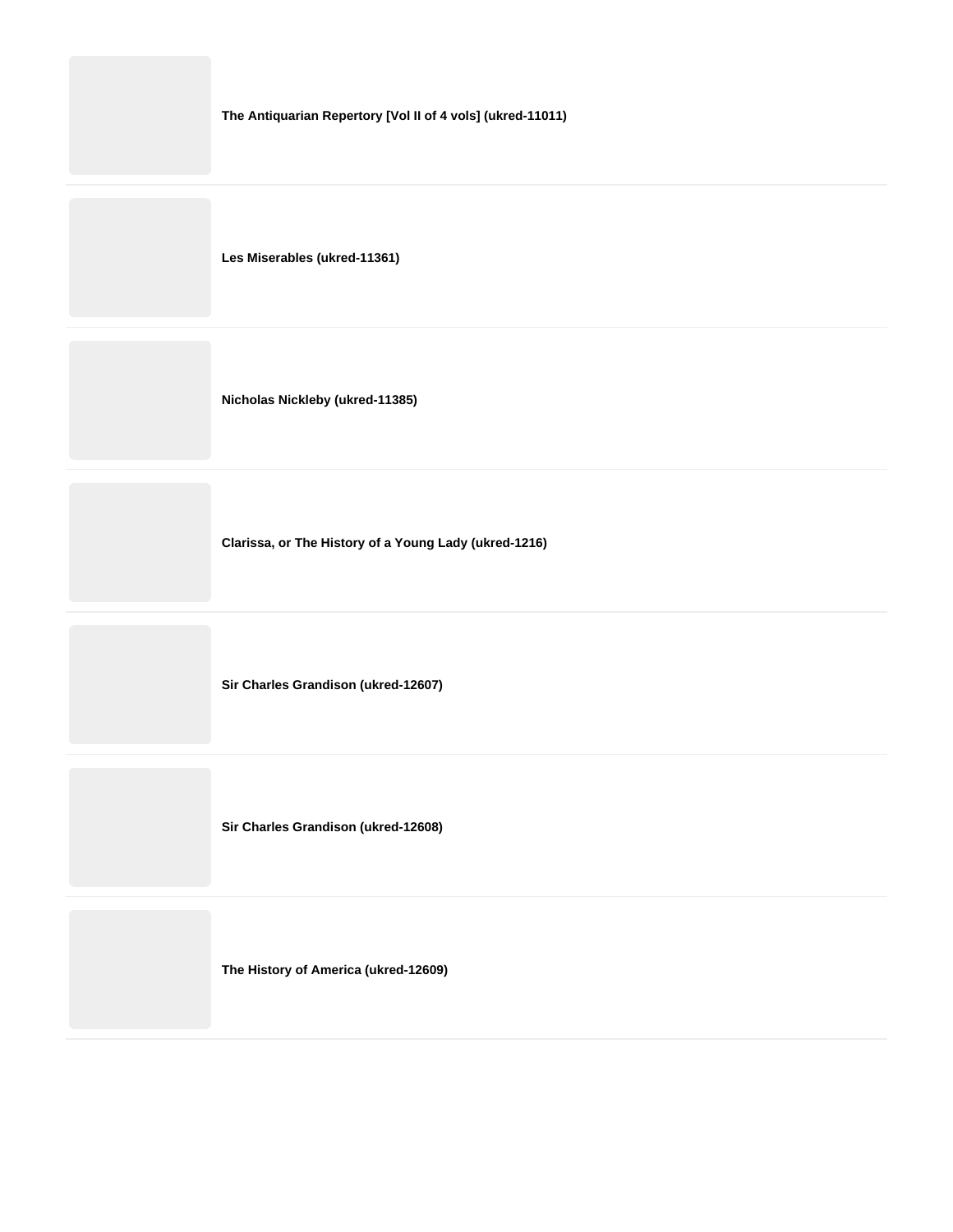**Lectures on Rhetoric and Belles Lettres (ukred-12610)**

**Sir Charles Grandison (ukred-12611)**

**Sir Charles Grandison (ukred-12613)**

**Shan Van Voght (ukred-13544)**

**The Bible (ukred-1429)**

**Pamela (ukred-1814)**

**Waverley Novels (ukred-1815)**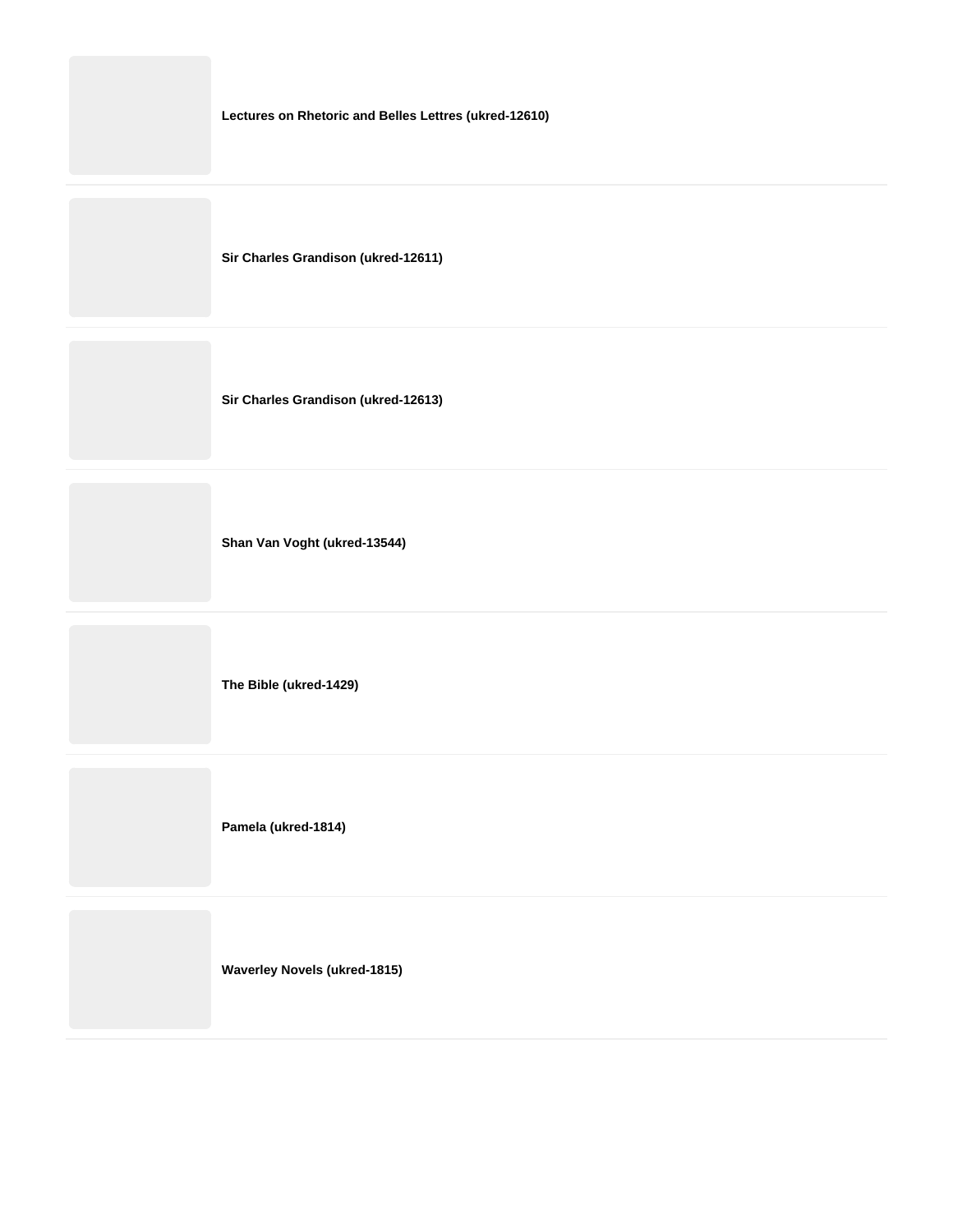**unknown (ukred-1906)**

**[Romances] (ukred-19459)**

**[announcement of Einstein talk] (ukred-20300)**

**[newspaper reports on Russia] (ukred-20307)**

**[Tragedies] (ukred-20717)**

**Georgics (ukred-20718)**

**Aeneid (ukred-20719)**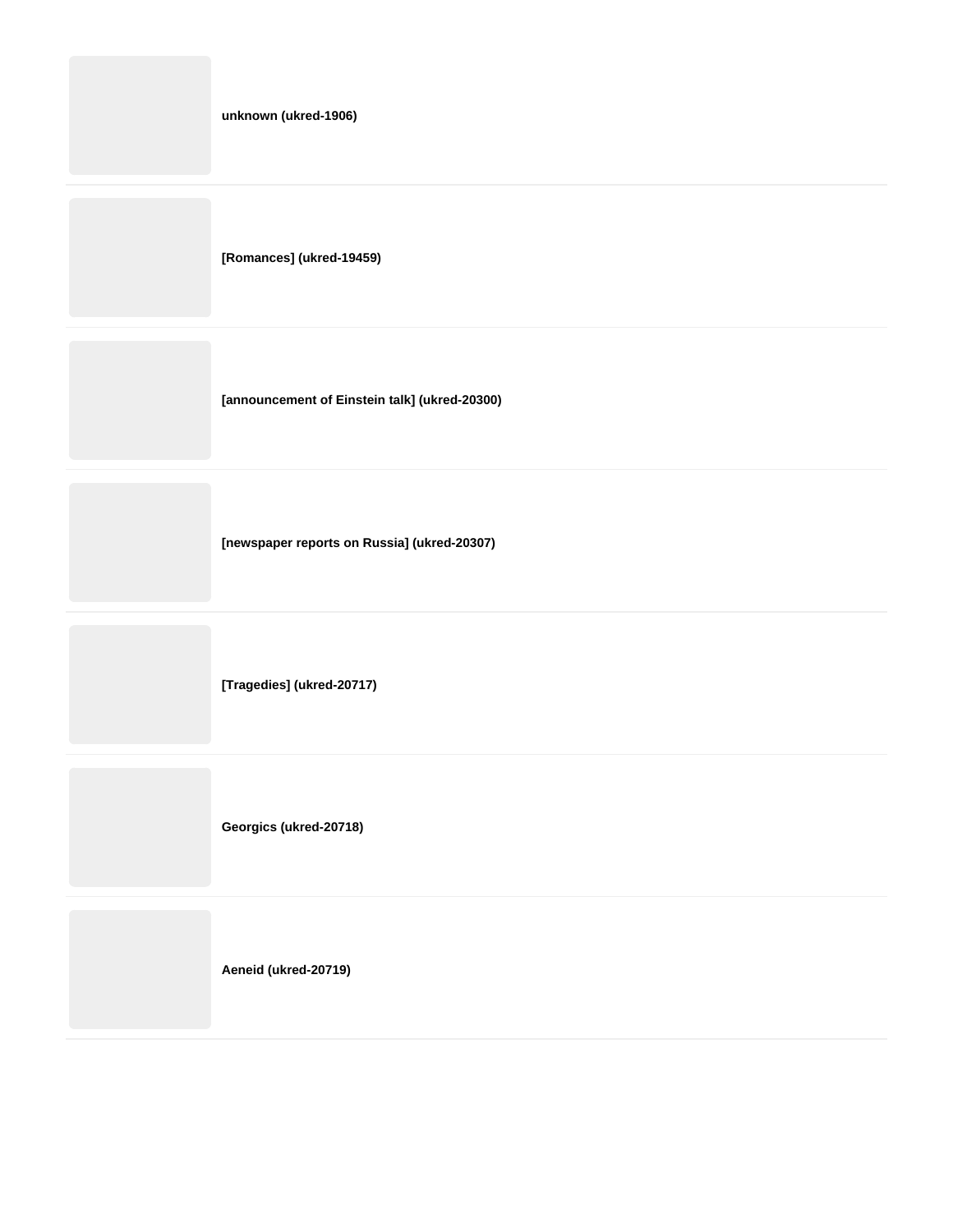**Ars Poetica (ukred-20720)**

**Tenth Satire (ukred-20722)**

**unknown, histories of Greece and Rome (ukred-2077)**

**unknown, translated works by Greek and Roman writers (ukred-2078)**

**unknown [Robertson's works?] (ukred-2085)**

**[Hume's Essays] (ukred-2086)**

**translations from French writers (ukred-2087)**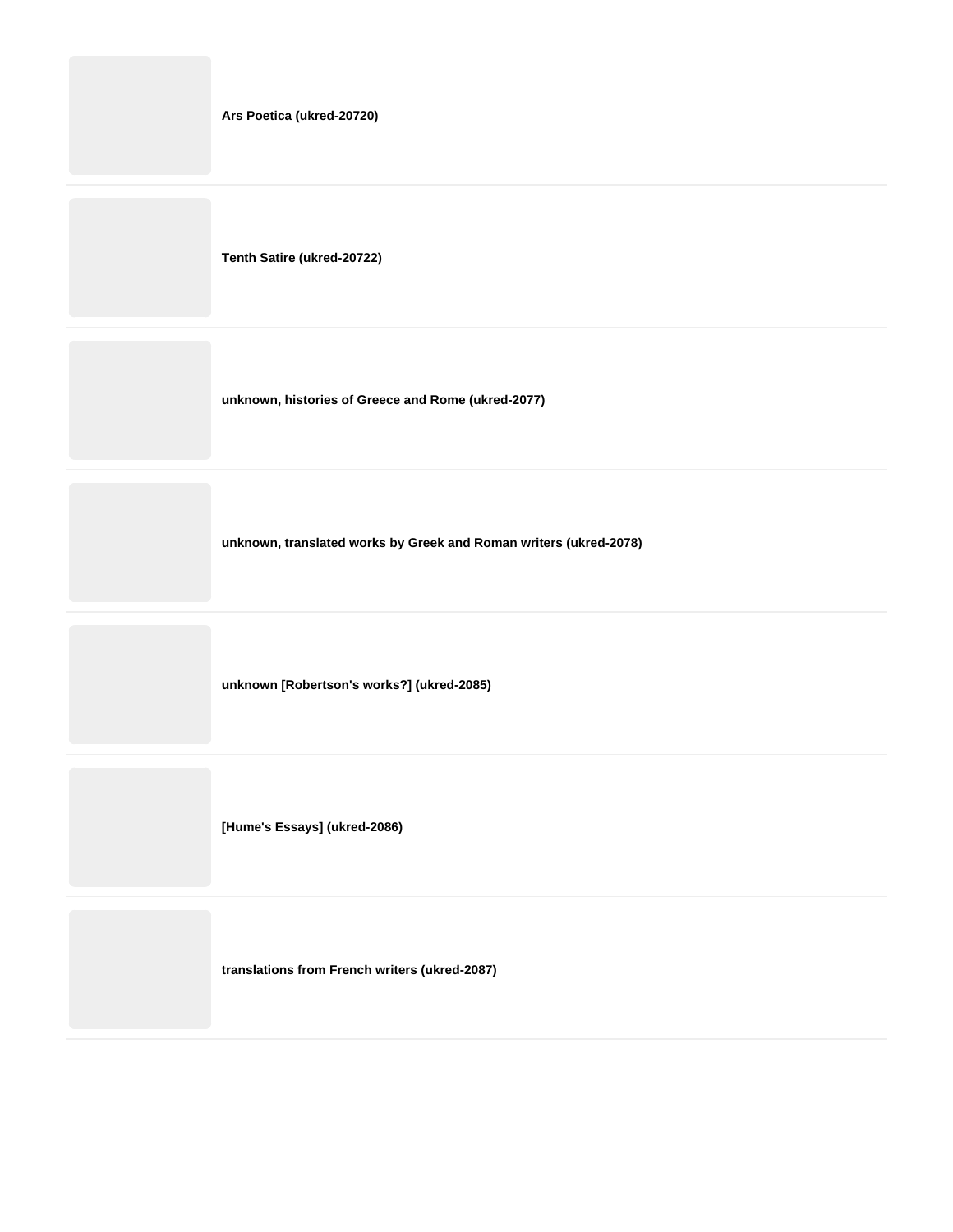|  | unknown various (ukred-2089) |  |
|--|------------------------------|--|
|  |                              |  |

**unknown various [anatomy and surgery] (ukred-2090)**

**unknown [relating to the Arts] (ukred-2091)**

**unknown [many magazines] (ukred-2092)**

**unknown [Guthries Geography] (ukred-2093)**

**unknown [Geometry] (ukred-2094)**

**Faerie Queene, The (ukred-21830)**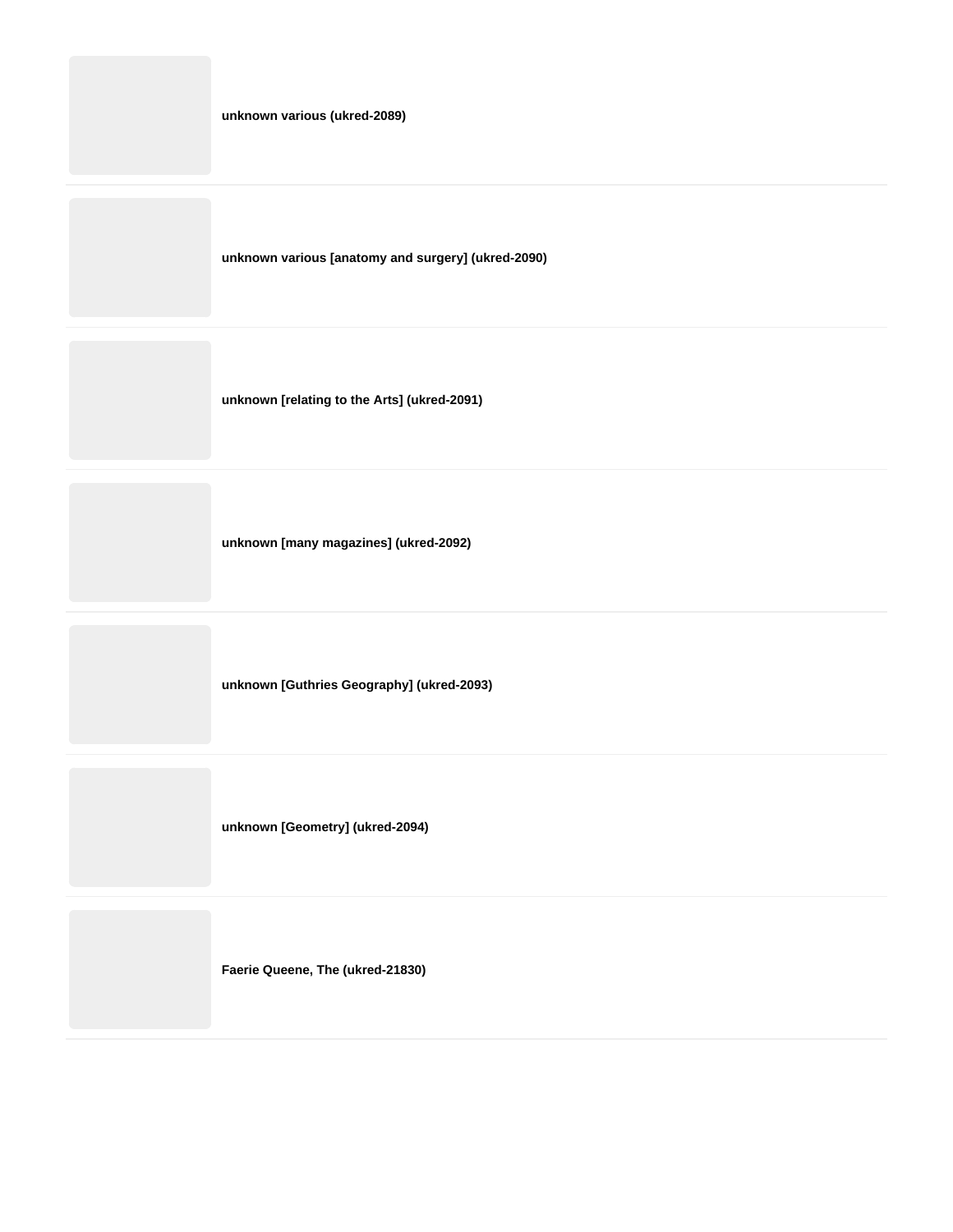| [plays] (ukred-21831) |  |
|-----------------------|--|
|-----------------------|--|

**[Elizabethan and Medieval Poetry] (ukred-21838)**

**[literary biographies] (ukred-21839)**

**[French books and books about French] (ukred-21840)**

**[books on history, classics and botany] (ukred-21841)**

**[unknown] (ukred-2389)**

**[newspaper] (ukred-24042)**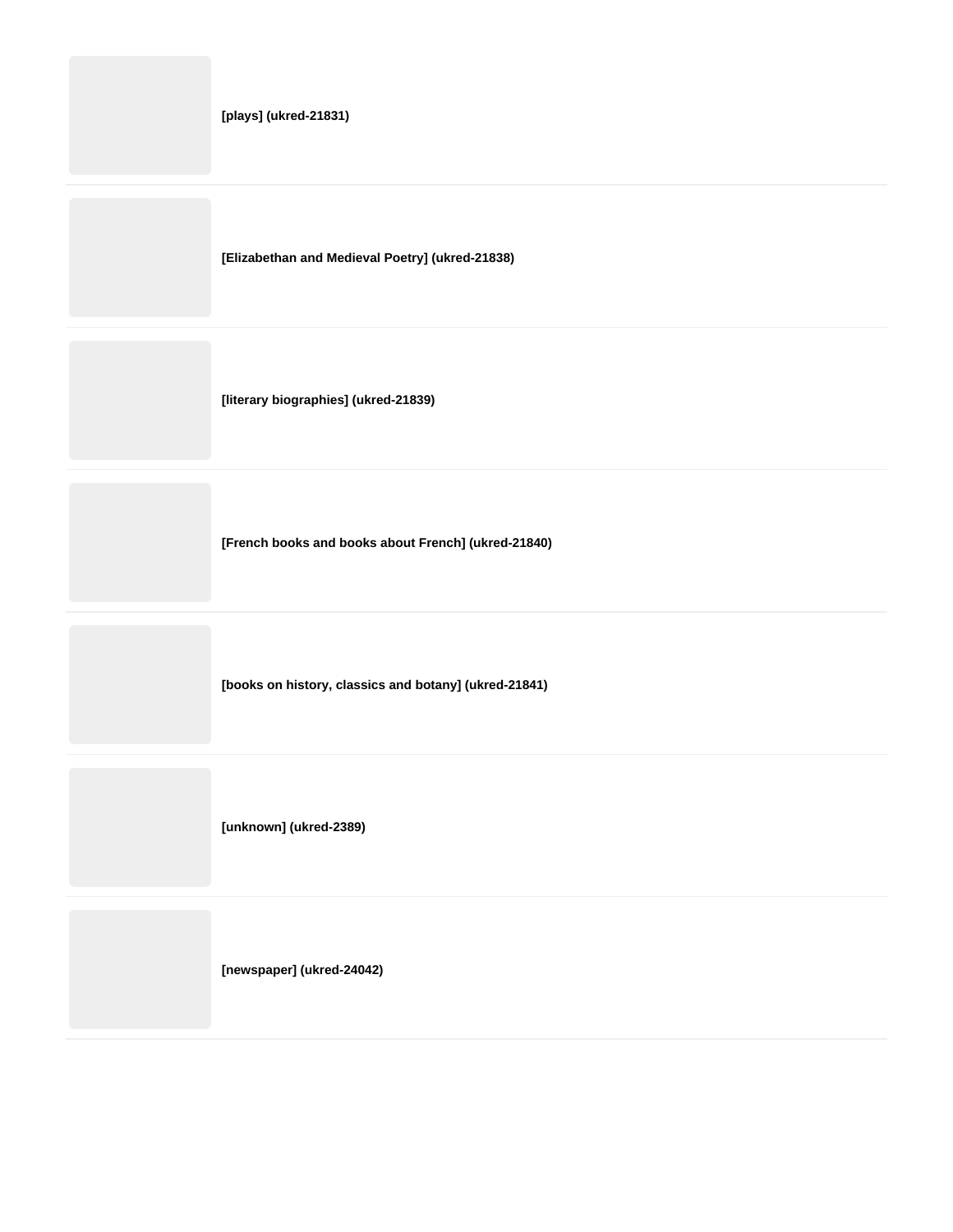| Essays in Criticism (ukred-24043) |
|-----------------------------------|
| Past and Present (ukred-25133)    |
| The Italian (ukred-2548)          |
| The Italian (ukred-2550)          |
| Roman History (ukred-26288)       |
| Bible (ukred-27028)               |

**Imitatio Christi (ukred-27029)**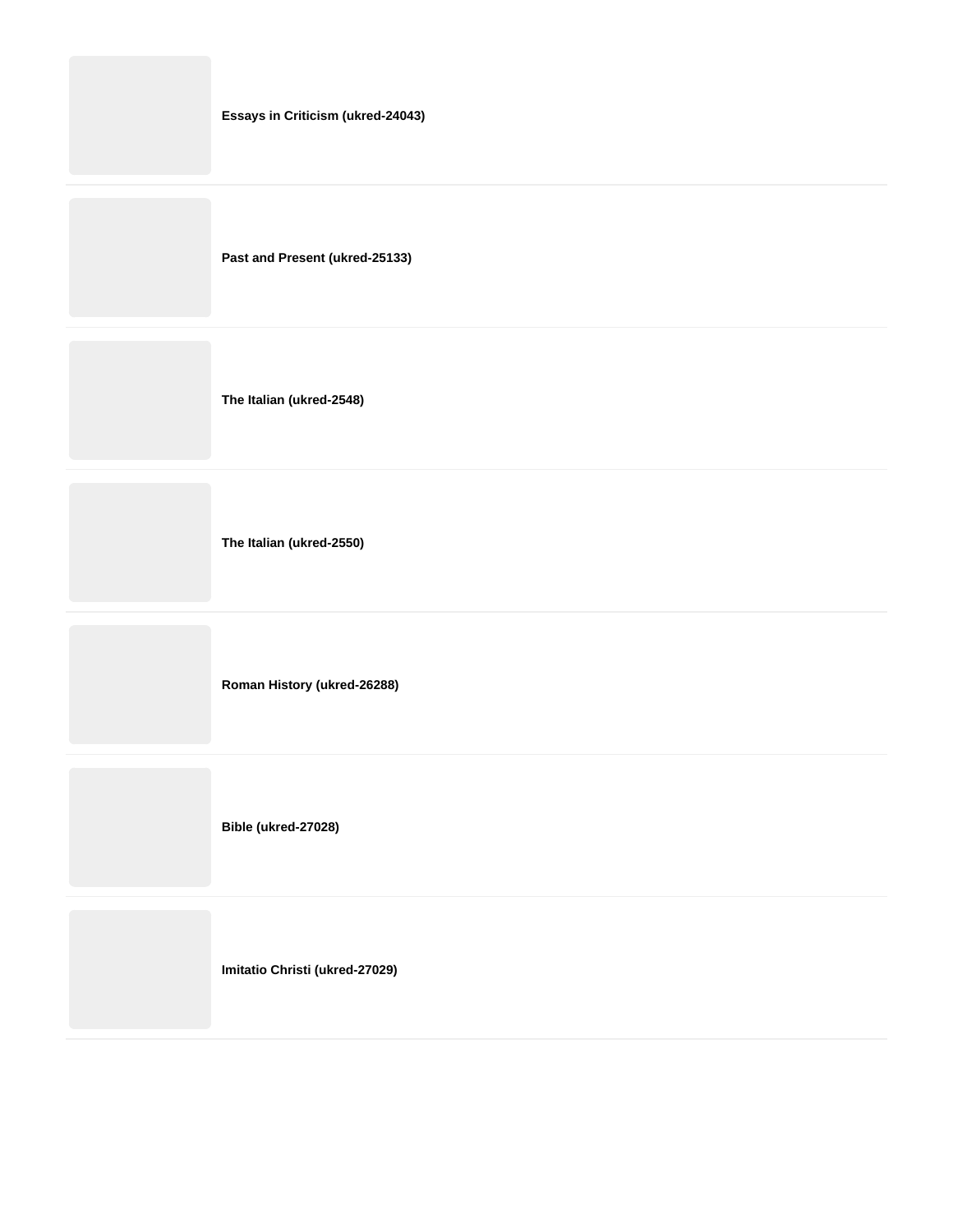| 'odd numbers of magazines' (ukred-27030) |  |
|------------------------------------------|--|
|------------------------------------------|--|

**The Bible (ukred-30756)**

**unknown (ukred-31064)**

**unknown (ukred-31065)**

**unknown (ukred-31066)**

**'Ode to the Nightingale' (ukred-31067)**

**What a Young Man Ought to Know (ukred-31094)**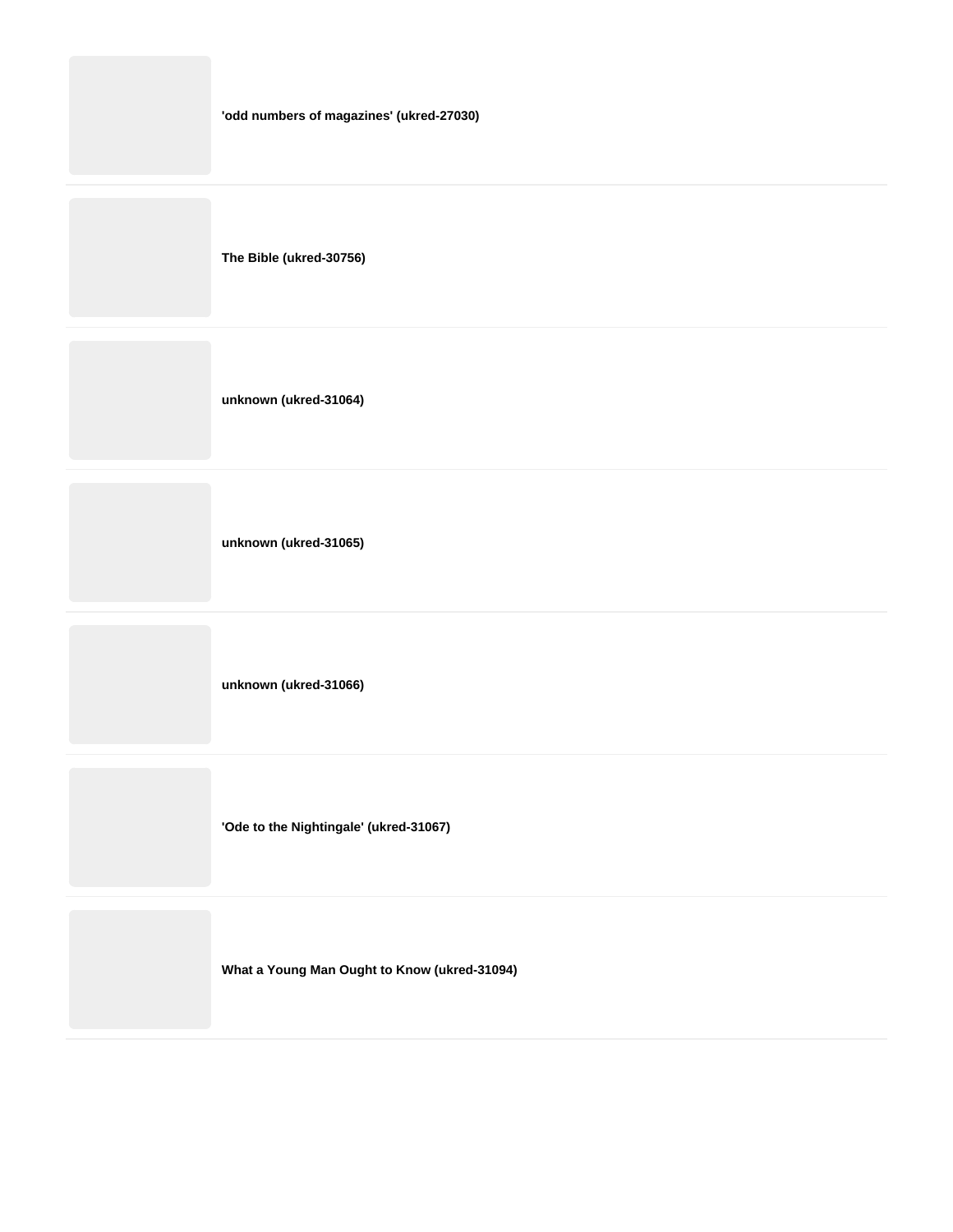| Nature and Art (ukred-3619) |
|-----------------------------|
| Nature and Art (ukred-3620) |
| Essays (ukred-4612)         |
| Adam Bede (ukred-4713)      |

**[Deadeye Dick stories] (ukred-5740)**

**The Iris (ukred-581)**

**Monthly Review (ukred-582)**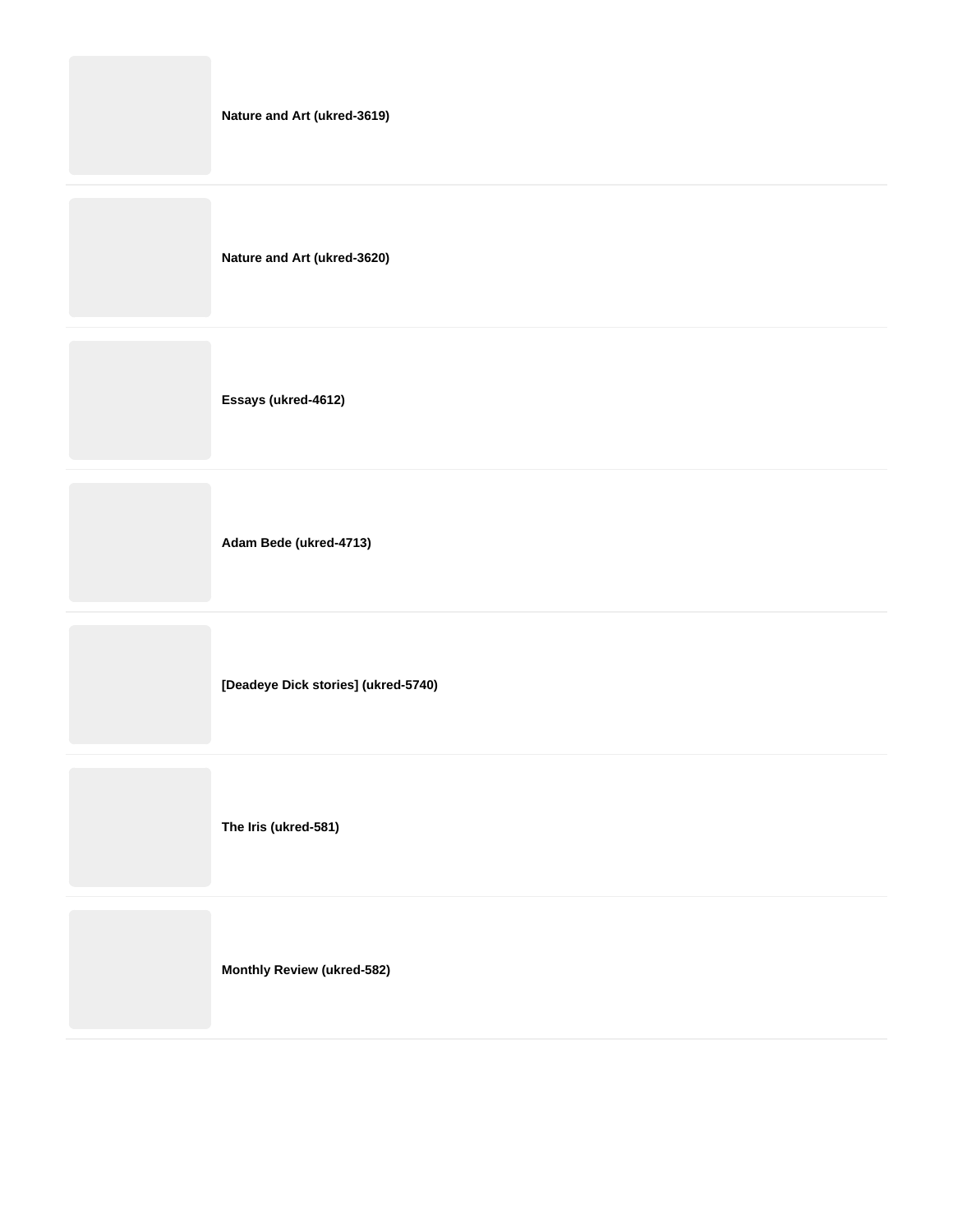**'An old Hymn Book' (ukred-584)**

**Anecdotes of Some Distinguished Persons, Chiefly o (ukred-585)**

**A Genealogical History of the Present Royal Famili (ukred-586)**

**Robert Ainsworth's Dictionary (ukred-587)**

**Lloyd's Evening Post (ukred-7409)**

**A Plea for Religion and the Sacred Writings (ukred-7410)**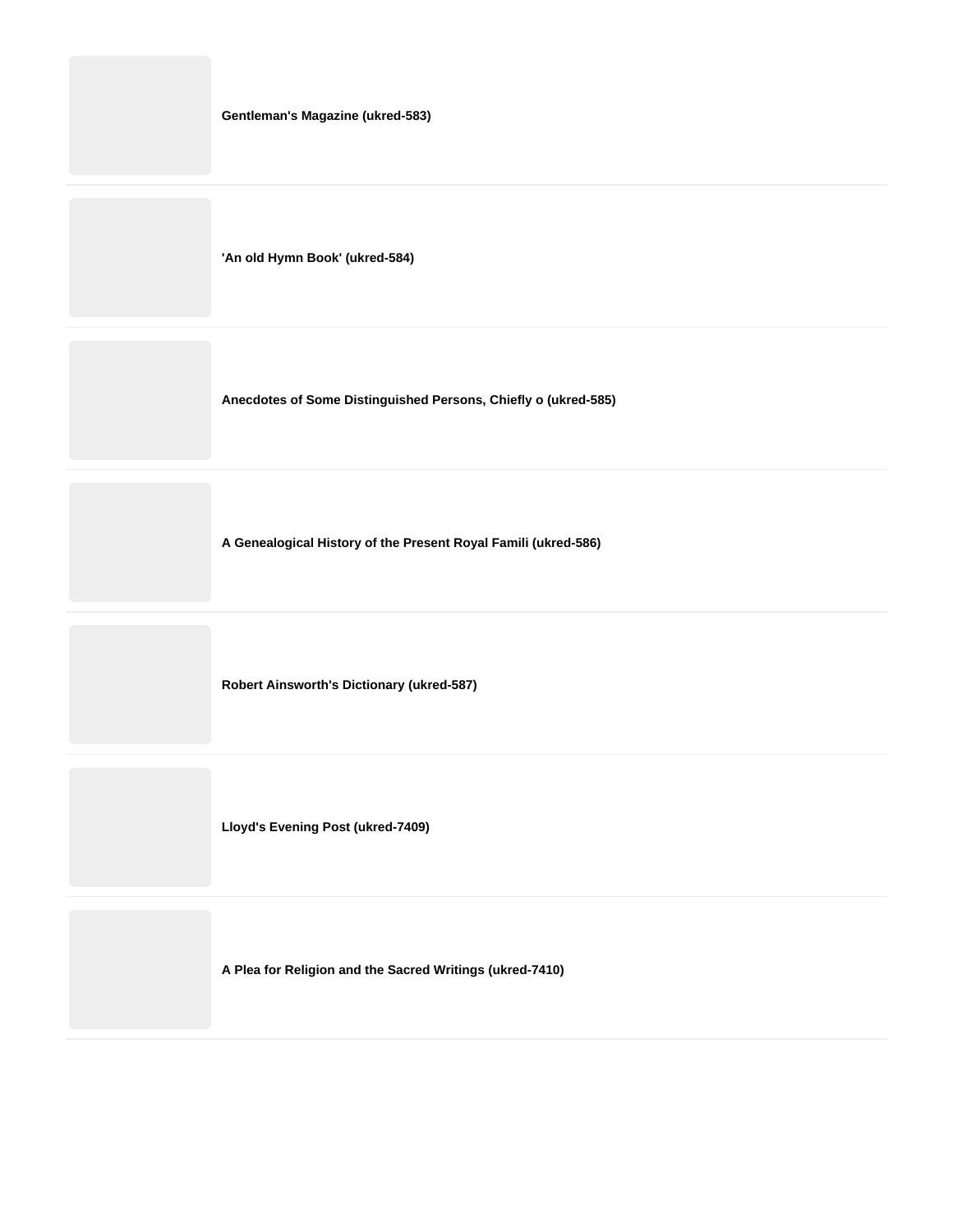|  |  | [various essays] (ukred-7411) |  |
|--|--|-------------------------------|--|
|--|--|-------------------------------|--|

**[Penny Dreadfuls] (ukred-7537)**

**[from 'The Lady of the Lake'] (ukred-7538)**

**'The Soldier of the Legion lay dying in Algiers (ukred-7539)**

**[extracts in school textbook] (ukred-7540)**

**[didactic poems] (ukred-7541)**

**[works not reproduced in schoolbooks] (ukred-7545)**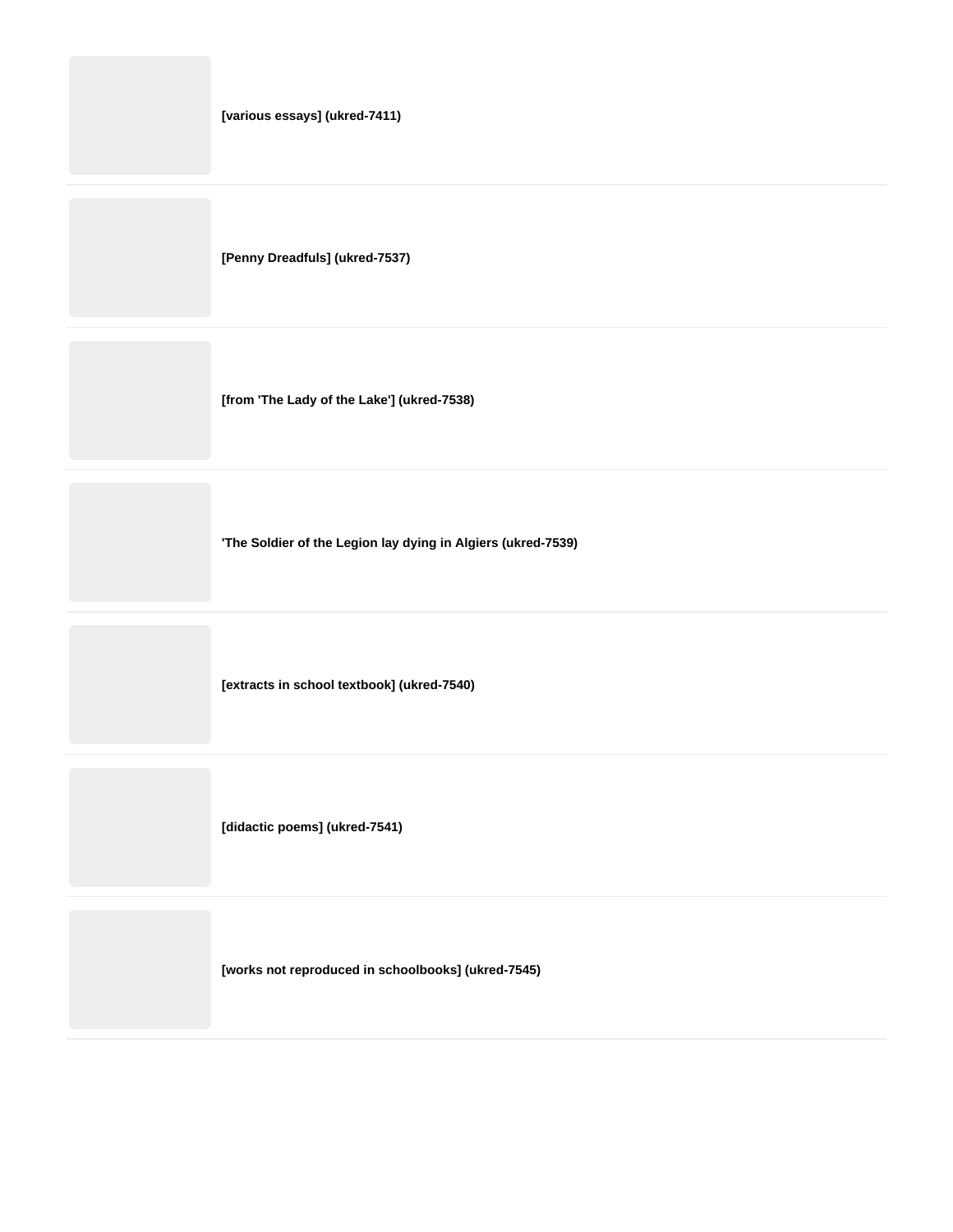**[plays] (ukred-7812)**

**Bible (ukred-8163)**

**Robinson Crusoe (ukred-8164)**

**The hermit Philip Quarll (ukred-8165)**

**Boyle's Travels (ukred-8166)**

**Splendid misery (ukred-8169)**

**The Monk (ukred-8170)**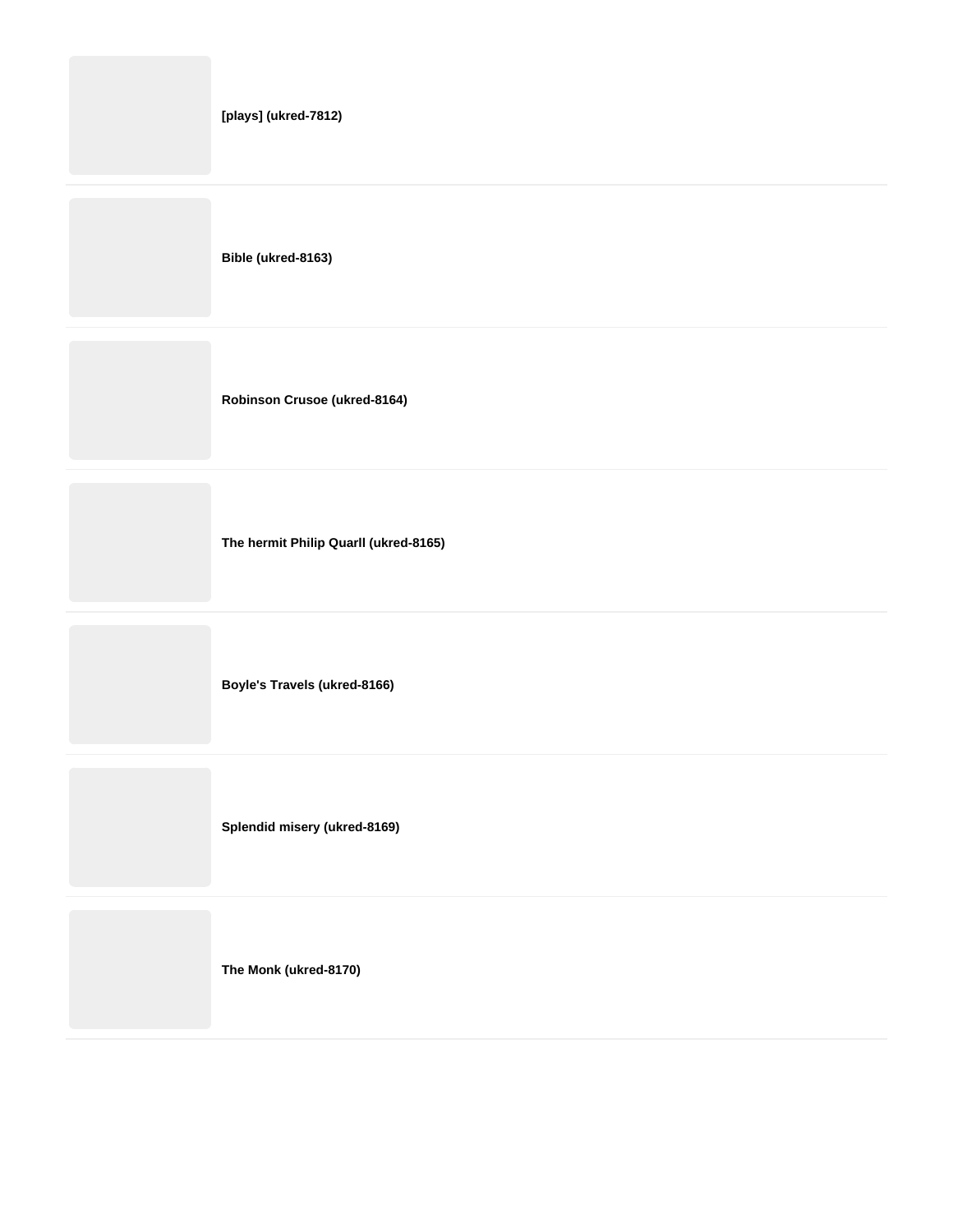| [various titles] (ukred-8171) |
|-------------------------------|
| [various titles] (ukred-8172) |
| [unknown] (ukred-8173)        |
|                               |

**[unknown] (ukred-8174)**

**Le Figaro (ukred-8875)**

**unknown (ukred-9607)**

**Great Thoughts (ukred-977)**